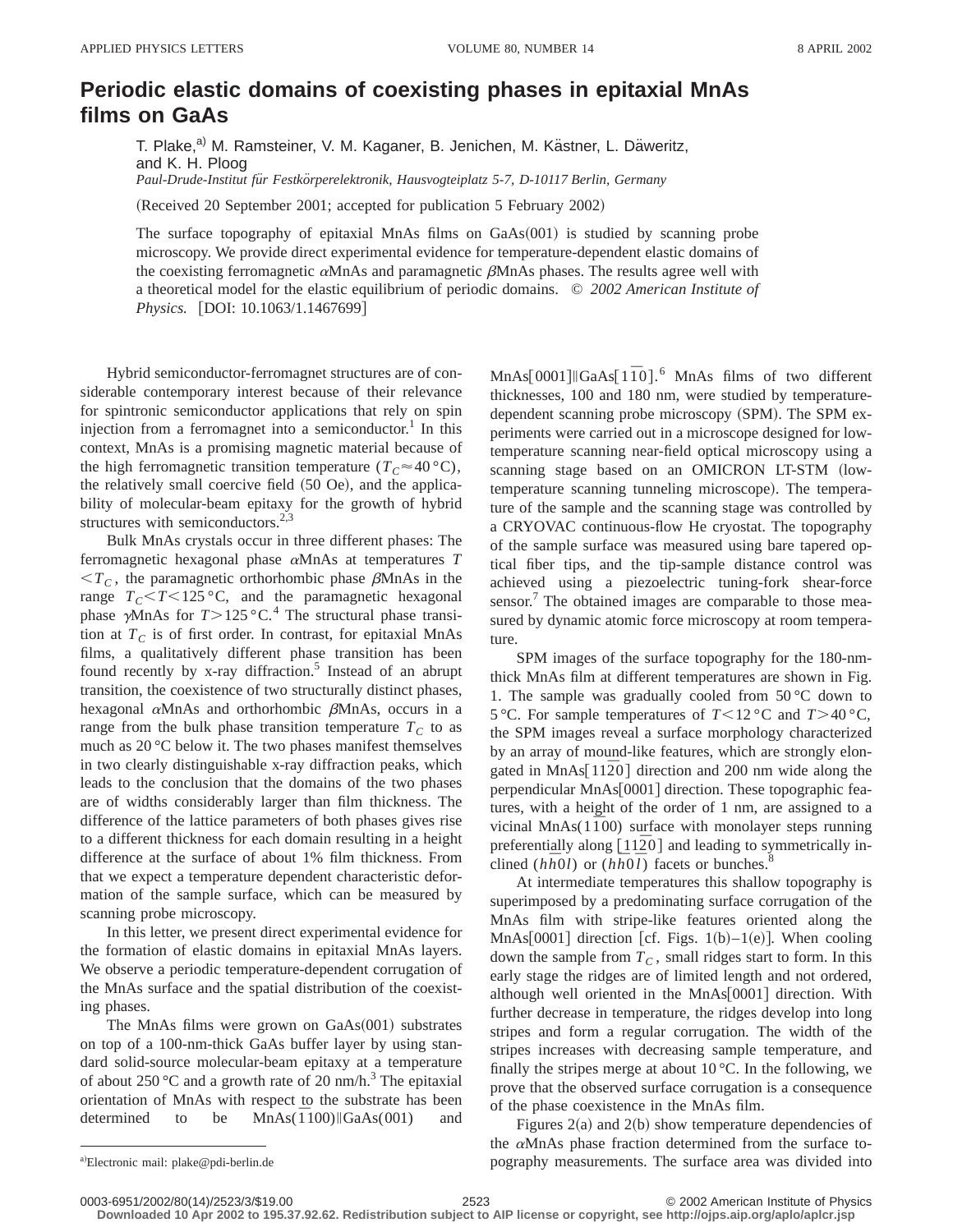

FIG. 1. Surface topography of a 180-nm-thick MnAs film at different sample temperatures. The height ranges  $\Delta z$  are (a) 4.0, (b) 2.8, (c) 3.2, (d) 4.7,  $(e)$  3.4, and  $(f)$  3.8 nm, respectively. In  $(b)$  some of the ridges are indicated by arrows. The dashed line in  $(d)$  is a line scan taken for Fig. 2. The length of the scale bars is 1  $\mu$ m.

grooves and ridges, whereas the area fraction of the ridges was interpreted as the fraction of the  $\alpha$ MnAs phase. Thereby, grooves (ridges) are defined as areas with the surface height below (above) the mean value for the whole area scan. Figures  $2(c)$  and  $2(d)$  present the phase fraction obtained from the relative intensities of the x-ray diffraction peaks.<sup>5</sup> The fraction of <sup>a</sup>MnAs phase increases almost linearly on cooling and decreases on heating, with a phase coexistence range of about 35 °C and a temperature hysteresis of 5 °C. We find a quantitative agreement between the surface topography and the x-ray diffraction data for the 180-nm-thick sample. For the 100-nm-thick sample, the surface topography measurements reveal a larger temperature hysteresis compared to the one observed by x-ray diffraction. The generally unexpected hysteresis behavior may be caused by the initially irregular distribution of ridges (grooves) which we observe in early stages of the formation of the second phase. From the comparison with x-ray data, we can clearly identify the ridges (grooves) in the topographical images to belong to  $\alpha$ MnAs  $(\beta$ MnAs).



FIG. 2. Fraction of  $\alpha$ MnAs as a function of sample temperature for a 100nm-thick (left) and a 180-nm-thick (right) MnAs film as determined from the ridge area fraction of the corrugated MnAs surface  $(a, b)$  and by x-ray diffraction  $(c, d)$  for heating (triangles up) and cooling (triangles down) of the samples. The solid lines in  $(c, d)$  are guides for the eye. For comparison, the same lines are repeated in  $(a, b)$ .

Figure  $3(a)$  shows the surface height variation along the line indicated in Fig.  $1(d)$ . As stated above, the ridges correspond to domains of the  $\alpha$ MnAs phase possessing the larger lattice spacing, and the grooves to the  $\beta$ MnAs phase domains. From this line scan, we determine the period of the domain structure to be 1.25  $\mu$ m and the fraction of the  $\alpha$ MnAs phase to be 0.69.

The problem of elastic equilibrium of periodic domains of two phases can be solved analytically. We expand the periodic variation of lattice spacings in the film from the domain of one phase to the other into Fourier series, solve the elastic equilibrium problem for each sinusoidal term separately in the film and in the substrate, and require continuity of displacements and tractions at the film-substrate interface. Details of the calculation are presented elsewhere.<sup>9</sup> The surface profile obtained from this solution is shown in Fig.  $3(b)$ . The calculation is performed for the domain period and the phase fraction obtained from the experimental curve [cf. Fig. 3(a)] without any fit. The good agreement in the amplitude of the height modulation and in the surface shape



FIG. 3. (a) Surface height along the line indicated in Fig.  $1(d)$  calculated by solving the elastic equilibrium problem. **Downloaded 10 Apr 2002 to 195.37.92.62. Redistribution subject to AIP license or copyright, see http://ojps.aip.org/aplo/aplcr.jsp**